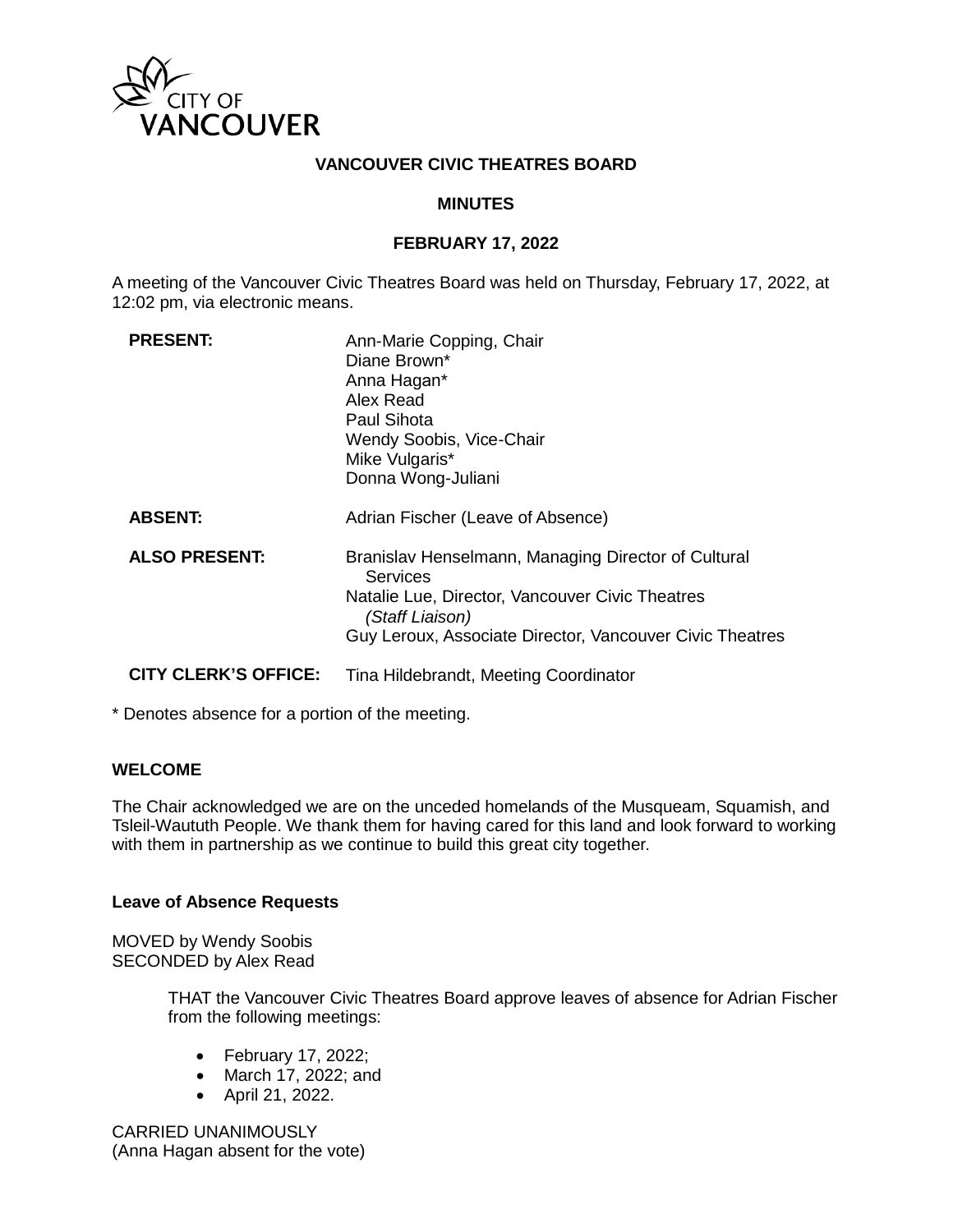#### **Approval of Minutes – January 20, 2022**

MOVED by Donna Wong-Juliani SECONDED by Diane Brown

> THAT the Vancouver Civic Theatres Board approve the Minutes from the meeting of Thursday, January 20, 2022**,** as circulated.

CARRIED UNANIMOUSLY (Anna Hagan absent for the vote)

### **1. Chair's Comments**

The Chair commented on the recent PHO announcement regarding the lifting of restrictions on seating capacity in theatres and the return to hybrid Board meetings. The Chair advised that anyone attending meetings in-person must show their vaccination passport before entering to the meeting room as per City of Vancouver requirements.

### **2. Council Liaison's Comments**

Councillor Dominato was unable to attend the meeting.

#### **3. Cultural Services Update**

The Managing Director of Cultural Services provided updates on the following and responded to questions:

- latest round of arts and culture grants;
- Public art and naming policies; and
- Vancouver Plan, which is expected to go to Council in June.

### **4. Arts & Culture Advisory Committee (ACAC) Report**

Paul Sihota, VCTB representative to the ACAC, provided a brief report, noting a new Co-Chair has been elected, and a [2021-2022 Work Plan](https://docs.google.com/document/d/1h20NZJj4kj8bXNKv4IWE-ecMrwTwTjlm/edit) has been created.

#### **5. Finance Report**

The Associate Director, Vancouver Civic Theatres, provided an update on the financials for 2021 and responded to questions.